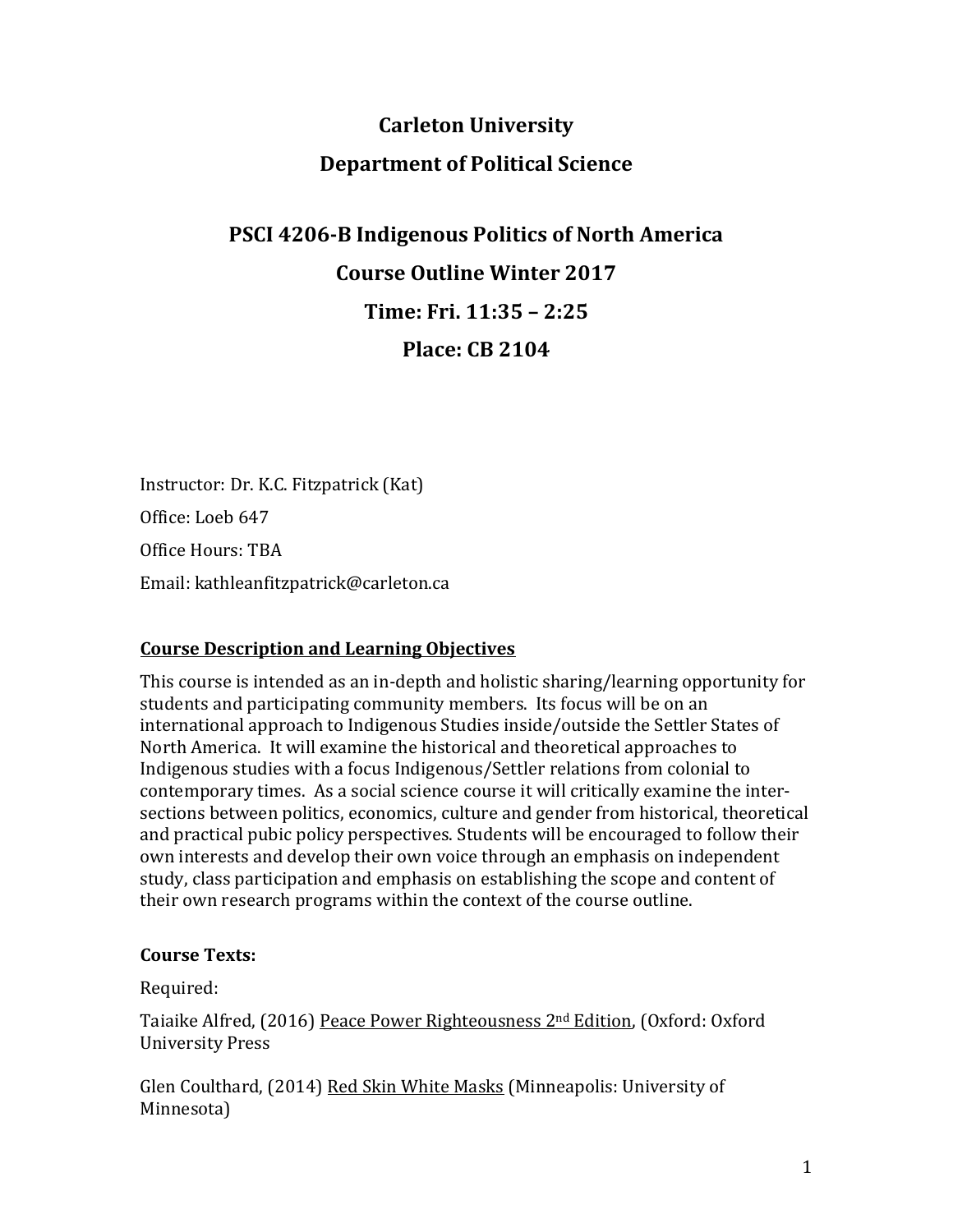Roxanne Dunbar-Ortiz, (2014) An Indigenous Peoples History of The United States, Beacon Press

#### **Course Requirements and Evaluation**:

**20% Class Presentation and Annotated Bibliography**: The class will function as a student lead seminar with each presentation team, in co-operation with the professor, taking leadership responsibility for the class. Each team will be required to write a **brief (1 – 2) page Presentation Summary and Outline** composed from the required and supplementary readings for the relevant class as well as an annotated bibliography of 5 sources (books, book chapters, journal articles, and or web-sites). **The annotated bibliography consists of a 1 paragraph executive summary of the source referenced and brief explanation of why it was chosen for the class.** The presentation will include **an oral critical analysis of the assigned reading material approximately 15-20 minutes each presenter**. The presentation team will also design an experiential exercise for the class and lead the question and answer session to follow. Students will also be expected to offer leadership in welcoming and inter-acting with the guest speakers and leading class discussion.

**30% Journal Exercise** - Students will be expected to attend all classes and engage in structured activities such as experiential exercises, group work and class debates. Students will be required to keep a journal of classroom activities and readings. The readings will be **critical literature reviews of the required and supplemental reading** for that class and main themes and ideas will be integrated into the class room experiences and discussions. **The Journal Exercise will require the student to write a 2 – 3 page critical reflection on six (6) of their choice of class topics, one set of three (3) for the first half of the class and the second set for the next**. The first three journal entries will be **due at the end of class 7, Feb. 17, 2016.** The second set of journal entries will be **due at the end of the last class, March 31, 2016**.

**30% Independent Research Paper** – **The Research Paper must be 15 – 20 pages in length and is intended to develop independent research and analytical skills to a university standard**. Research topics will be fairly open, but must be broadly chosen from the themes and subjects identified in the Course Outline. **Students are strongly advised to submit their research topics along with an outline and bibliography by the end of February**. The structure and scope of the paper remain the responsibility of the student, but must include an identifiable thesis statement, clearly defined terms and concepts, at least 3 distinct supporting arguments, a consideration of counter-arguments and a conclusion. **The Independent Research Paper is due at the end of Class 11, March 24, 2016.**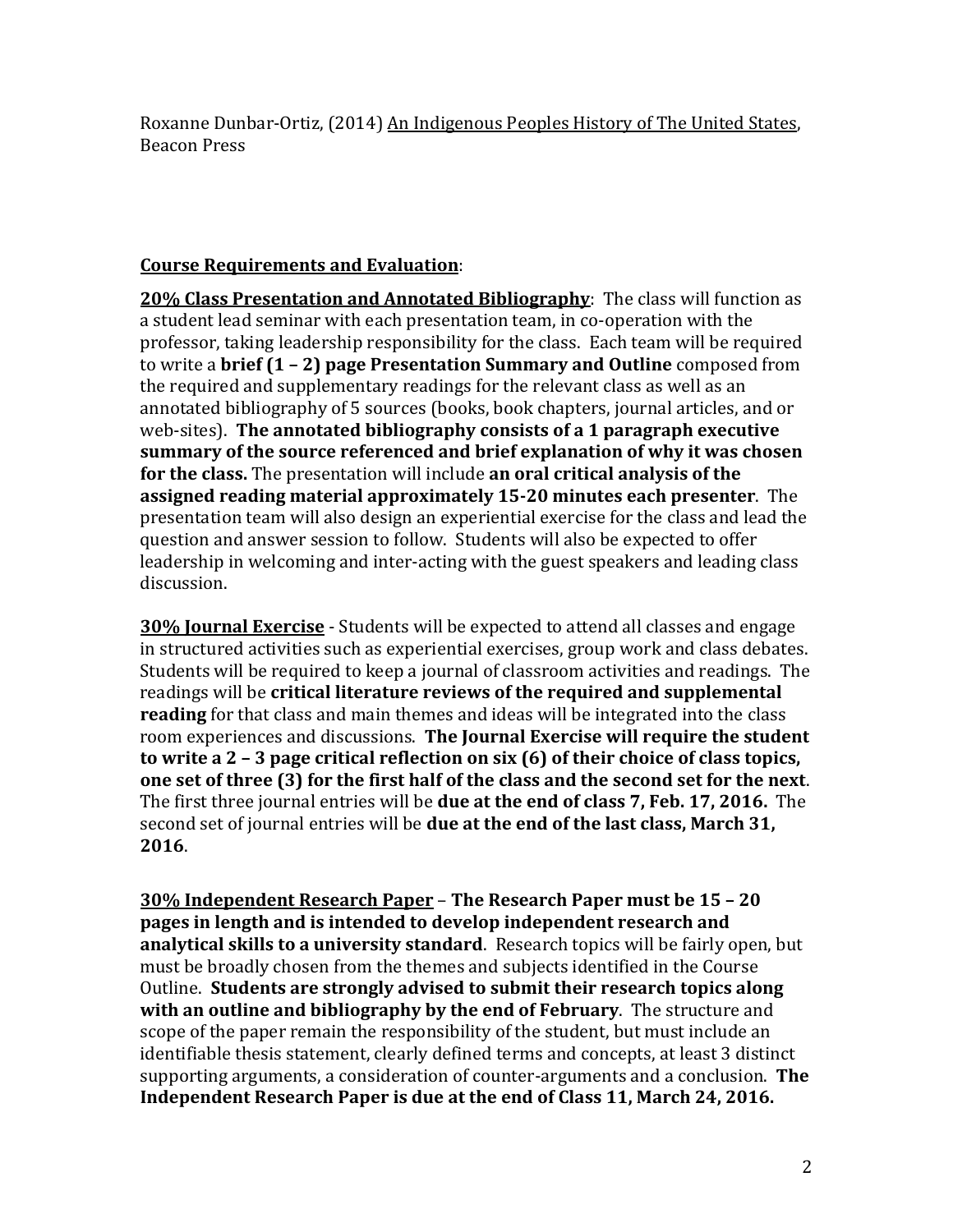**20% Participation** Students will be expected to complete all required reading and individually chosen selections from the supplementary texts to actively participate in class discussions. Attendance will be taken at each seminar, but the **participation grade is not assigned by attendance alone** and is meant to reflect the critical contributions of the student to the overall success of the class and **will be assessed at the discretion of the Professor.** 

#### \***All Assignments must be handed in hard-copy at the end of Class or deposited in the Political Science Drop-Box: Email submission is not permitted**.

**Late Submission of Work**: Papers/assignments must be submitted in class to the Instructor on the day they are due. **The Political Science drop-box is intended to collect late assignments only**, or if a student has extenuating circumstances which have been approved by the instructor, at least a week before the due date. There will be a mandatory late penalty for any papers/assignments collected from the drop box without prior approval, **even on the date the assignment is due**. This policy has been implemented to ensure students attend class on assignment due dates. The drop box is emptied every weekday at 4 p.m. and all items collected at that time are date-stamped with the day's date. **Late penalties are one-third letter grade per day late,** i.e. a paper grade B+ is downgraded to B the first late day, followed by B- the next etc. Papers more than 1 week late will not be accepted without a prior extension being granted by the instructor. Valid medical excuses only accepted for term work extensions.

**Note**: Attendance is required at all lectures. Valid excuses accepted, otherwise absenteeism will not be tolerated; participation is a key course component. Students are expected to bring the book we are reading to class lectures.

**Schedule of Lectures and Required Readings**: *Please note all Tentative Guest Speakers in Preliminary Stages of Negotiation and are subject to change and/or substitution*

**Selected Chapters and Journal Articles available through ARES or through the MacOdrum Library Reserve Readings System**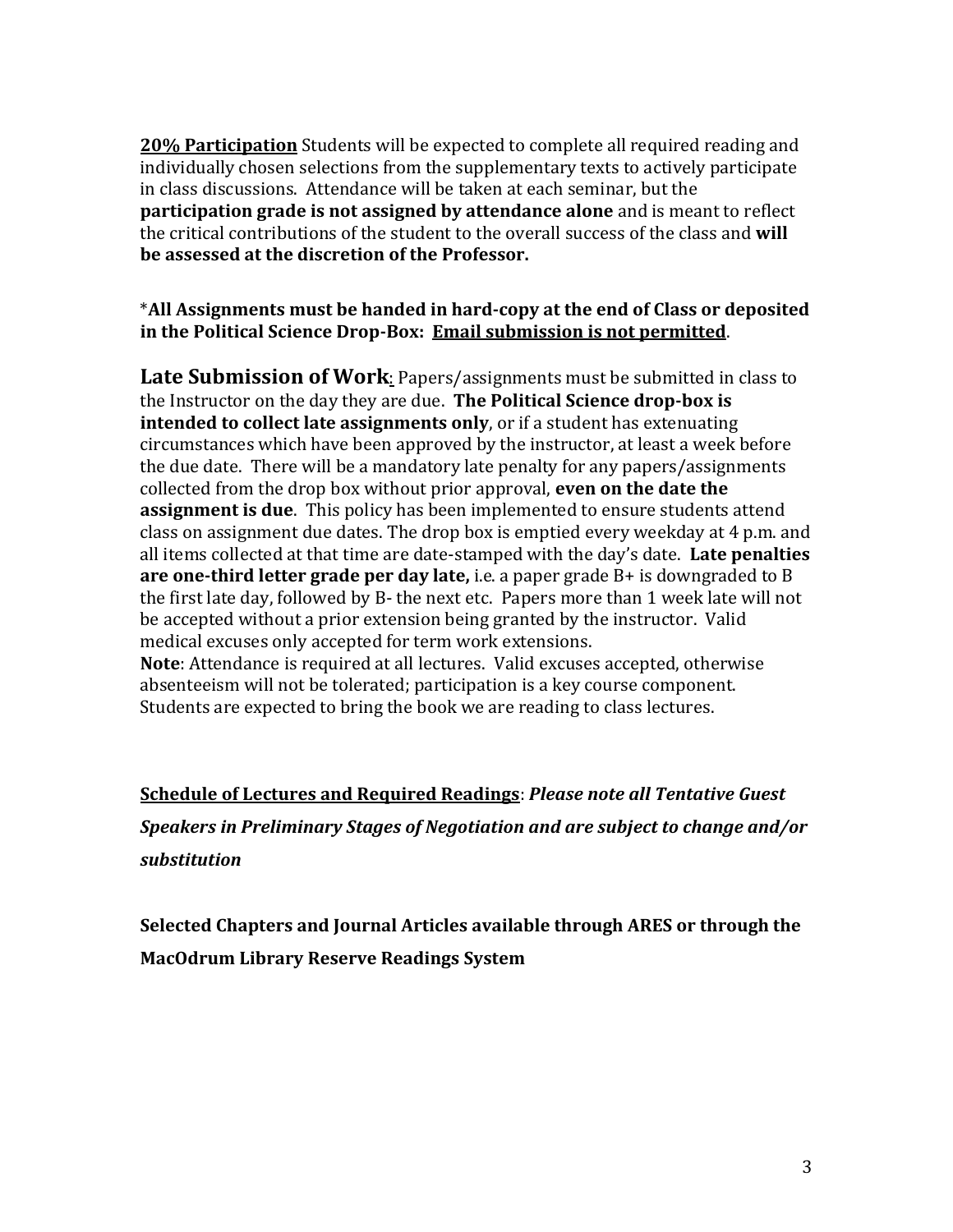# **Class Schedule and Required Readings**

#### **Class 1: Jan. 6 Opening Ceremony, Intro and Course Overview**

Tentative Guest Speakers: Elders from KZ and Pik (in negotiations) Required Reading; V.Spike Peterson, 1992 "Transgressing the Boundaries: Theories of Knowledge, Gender and I.R. ,Millennium: Journal of International Studies, vol. 21, No. 2, pp. 183 - 206

Supplemental Reading: Taiaiake Alfred: "Cultural strength: Restoring the place of indigenous knowledge in practice and policy: Australian Aboriginal Studies 2015/1

# **Class 2: Jan. 13; Settler Dreams of Reconciliation from Pochantas to Avatar**

Required Reading: Gathering Strength – Canada's Aboriginal Action Plan (1997) and TRC Calls for Action (2015)

Required Reading: Coulthard, Chap. 4 "Seeing Red: Reconciliation and Resentment, pp. 105 - 129

Supplemental Selections: Eva MaKey, (2002) Chap. 2, The House of Difference: Cultural Politics and National Identity in Canada (Toronto: University of Toronto Press),

# **Class 3: Jan. 20 Indigenous Resurgence and Settler Responses:**

Required Reading Kelly Aguiree, 2015 "Telling Stories: Idle No More, Indigenous Resurgence and Political Theory, in Coburn, Chap. 8 pp. 184 - 201 Supplemental Selections: Eva MacKey *" Apologizers and Apology*" in Jennifer Henderson and Pauline Wakeham (eds.) (2013) Reconciling Canada: Critical Perspectives on the Culture of Redress, (Toronto: U of T Press) pp. 47 - 62

#### **Class 4: Jan. 27; Indigenous Methodologies: The Teaching/Sharing Circle**

Tentative Guest Speakers: (Local Traditional Knowledge Keepers) Required Reading: Leroy Little Bear, "Jagged World-Views Colliding", in Reclaiming Indigenous Voice and Vision, pp. 77-85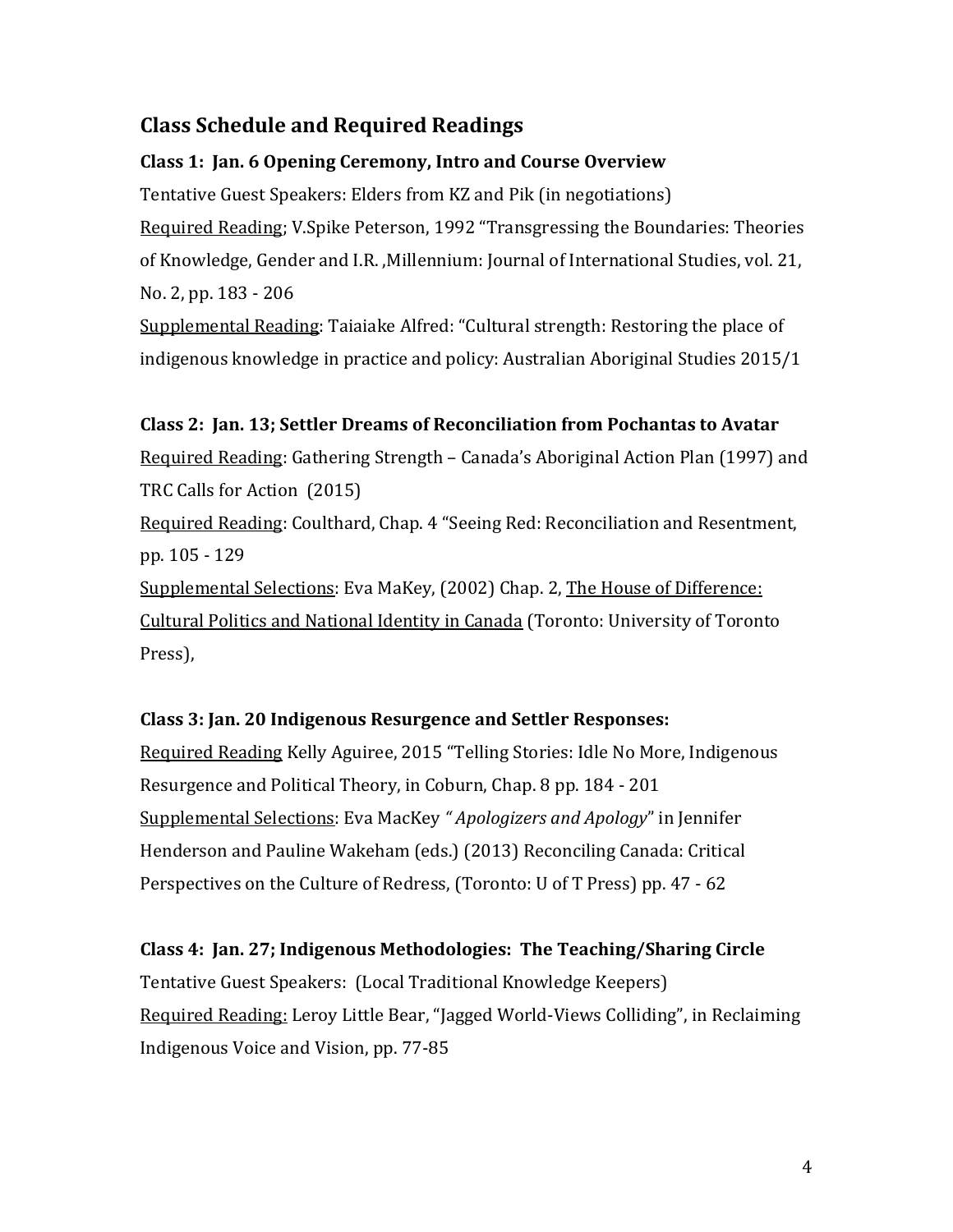Required Reading: Emma LaRocque, (2015) "Reflections on Resistance Writing and Teaching" in Elaine CoBurn, More will Sing Their Way to Freedom, Indigenous Resistance and Resurgence (Halifax: Fernwood Publishing) pp. 26 - 44 Supplemental Marlene Costenello "Traditional Knowledges" in George J. Sefa Dei et al; 2000 Indigenous Knowledges in Global Contexts: Multiple Readings of Our World (OISE/UT, Toronto: U of T Press)

# **Class 5: Feb. 3; Settler Colonialism and the Legalities of Dominance**

Required Reading: Dunbar, *An Indigenous Peoples History of the US* chap. 1 and 2 Required: Anthony Anghie, *Imperialism, Sovereignty and the making of International Law* (Cambridge: Cambridge University Press) Chap.1 Supplemental "The Split Head Resistance: Using Imperial Law to Contradict Colonial Law for Aboriginal Justice in Coburn, (ed) pp. 50 – 63

# **Class 6: Feb. 10: "Indian Affairs": Comparative Colonialism in NA**

Required Reading: John L. Tobias, 1991)"Protection, Civilization and Assimilation: An Outline History of Canada's Indian Policy, in J.R. Miller, ed. Sweet Promises: A Reader on Indian White Relations in Canada (University of Toronto Press, Required Reading: Lawrence Hauptman, (1992) "Congress, Plenary Power, and the American Indian 1870 – 1992" in Oren Lyons et. Al, eds. Exiled in the Land of the Free: Democracy, Indian Nations and the U.S. Constitution (Sante Fe: Clear Lights Publishers

Required Reading: Chaps. Esteva, Gusavo (2000) The Revolution of the new commons" in Aboriginal rights and self-government: the Canadian and Mexican experience in North American Perspective (ed.) Curtis Cook and Juan D. Lindau, pp. 186 - 217

# **Class 7: Feb.17: UNDRIP and IR: Treaties and Confederacies**

Required Reading: "Reconciling Five Competing Conceptual Structures of Indigenous Peoples' Claims in International and Comparative Law" in pp. 69 – 110 in People's Rights ed. Philip Alston, Oxford: Oxford University Press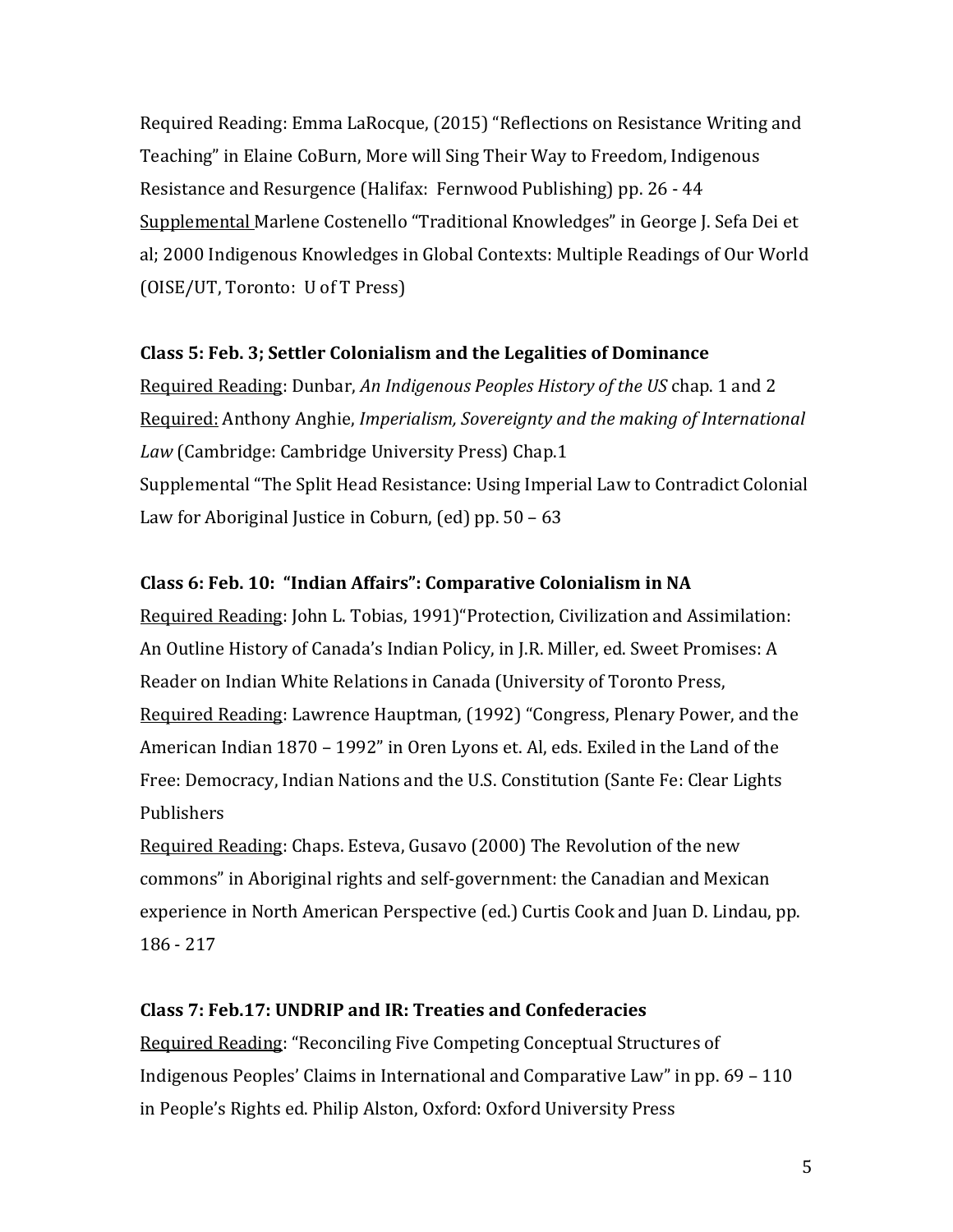Required: Paul Havemann ( 2009) "Indigenous Peoples and Rights" in Michael Goodhart, (ed.) Human Rights Politics and Practice, 2nd Ed. (Oxford, Oxford University Press) 2009

Supplemental: Leroy Little Bear (2004) "Aboriginal Paradigms, Implications for Relationships to Land and Treaty-Making" in Kerry Wilkins (ed.) Advancing Aboriginal Claims: Visions/Strategies/Directions, (Saskatoon, SK: Purich)

# **No Classes: Reading Week Break Feb 21 - 24**

# **Class 8: Mar. 3: Politics: Contested Sovereignties and Governance**

Required Reading: Alfred, Peace, Power Righteousness Chap. 1 and 2 Supplemental Selections John Borrows, (2002) Recovering Canada: the Resurgence of Indigenous Law (Toronto: University of Toronto Press)

# **Class 9: Mar. 10; (Home) Econ: Sustainability and Community Well-Being**

**Required Reading:** Chap. 9, Laura Hall "The Environment of Indigenous Economics: Honouring the Three Sisters and Recentering Haudenosaunee Ways of Life" in Leanne Simpson, (ed.) (2008) Lighting the 8<sup>th</sup> Fire, the Liberation, Resurgence and Protection of Indigenous Nations (Winnipeg: Arbeiter Ring Publishing) Chap. 9, pp. 149 - 160

Required Reading: Stavehhagen, Rodolfo (2000) "Indigenous movements and politics in Mexico and Latin America" in Aboriginal Rights and self-government: The Canadian and Mexican Experience in North American Perspectives, Curtis Cook and Juan D. Lindau ( Montreal & Kingston: McGill –Queen's University Press, pp. 72-97 Supplemental Selections – Eva MacKey (2016) Unsettling Expectations; Land Rights Settler States of Feeling and Decolonizing Strategies (Halifax: Fenwood Press)

# **Class 10: Mar. 17: International Political Economy: Dispossession & Resistance**

Required Reading: Coulthard , Chap. 1 and 2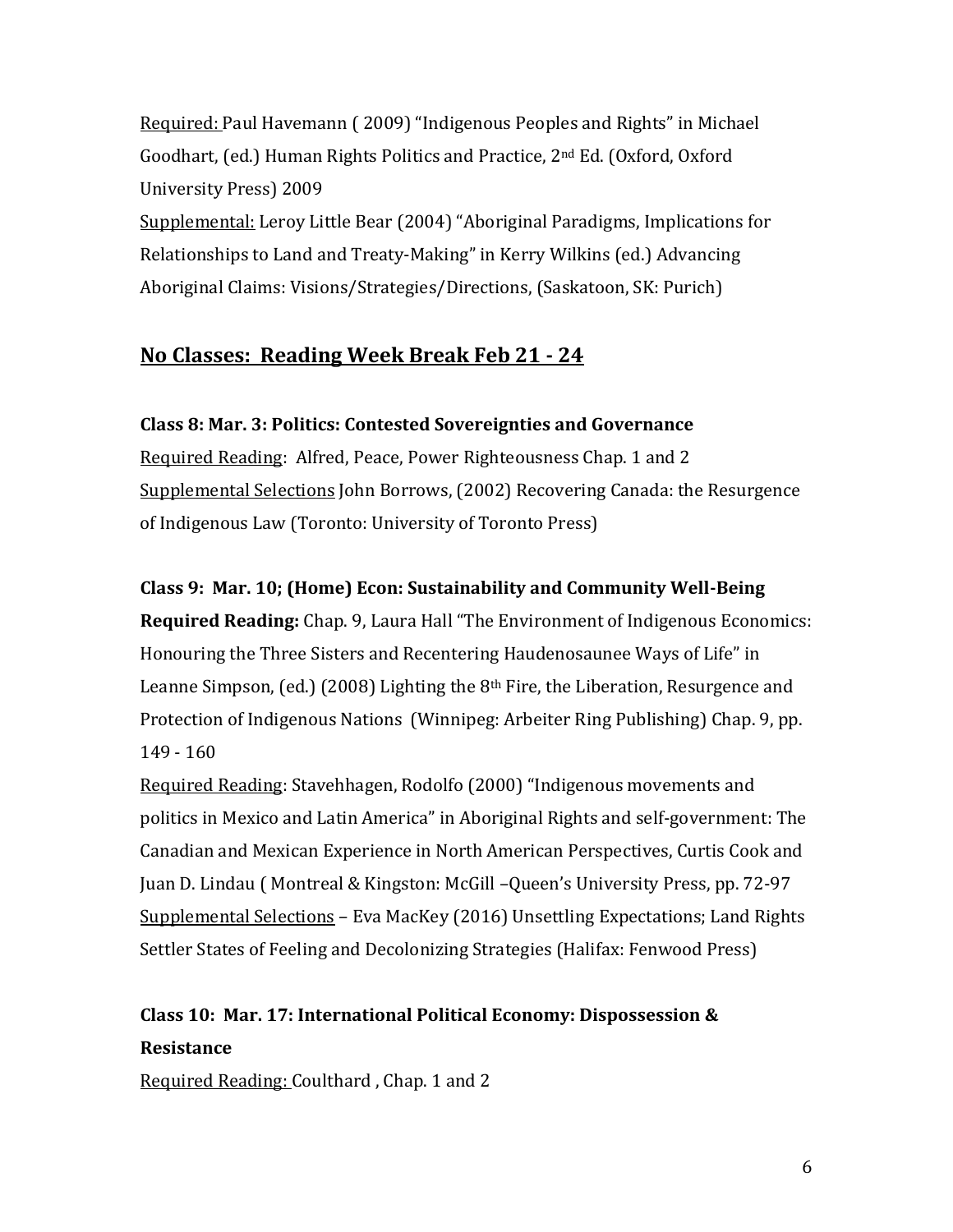Required Reading: Guestavo Esteva, "The Meaning and Scope of the Struggle for Autonomy: Latin America Perspective (March 2001) pp. 120 - 148 Supplemental Reading: Jeff Corntassel, (2008) "Towards Sustainable Self-Determination: Rethinking the Contemporary Indigenous Rights Discourse" Alternatives: Global, Local, Political, Vol. 33, Issue #1 pp. 105 - 132

#### **Class 11: Mar. 24; Indigenous Women and Colonial Violence**

Required Reading: Chap. 1 Andrea Smith, Conquest: Sexual Violence and the American Indian Genocide (Cambridge: South End, 2005) Required Reading: R.Kuokkann (2008) *"Globalization as Racialized, Sexualized Violence: The Case of Indigenous Women*" International Feminist Journal of Politics" vol. 10, pp. 216 - 23 Supplemental Reading: No More Stolen Sisters (2009) Amnesty International Report

#### **Class 12: Conclusion and Review: Feast – Everyone Bring Something to Share**

List of Potential Experiential Learning Opportunities:

- 1. Kairos Blanket Exercise and Facilitator Training
- 2. Carleton Library Research Tools and Methods
- 3. Culture Nights at Wabano and/or Odawa
- 4. Kitigan Zibi Cultural Centre
- 5. Pikwaknagan Sports and Culture Programs
- 6. Film Screenings (Trick or Treaty, The Pass System and Club Native)
- 7. Tee Pee Teachings (Carleton U)
- 8. INAC Library and Archives Guided Tour
- 9. Isketow and Kumik Lodges with Traditional Teaching
- 10. Canoe Teachings (Ottawa U)
- 11. Museum of History First Peoples' Hall Guided Tour
- 12. National Library and Archives Research Guided Tour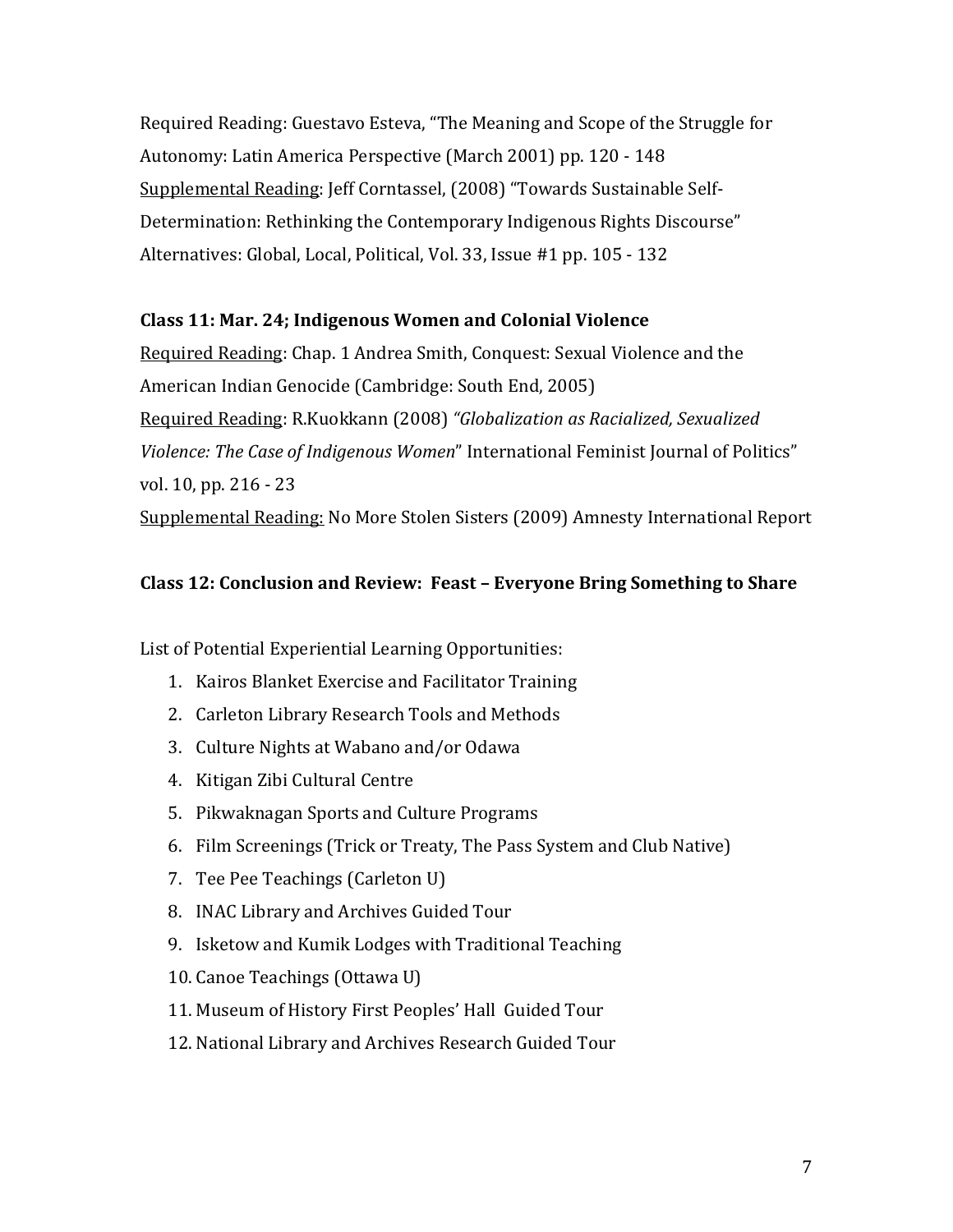The Paul Menton Centre for Students with Disabilities (PMC) provides services to students with Learning Disabilities (LD), psychiatric/mental health disabilities, Attention Deficit Hyperactivity Disorder (ADHD), Autism Spectrum Disorders (ASD), chronic medical conditions, and impairments in mobility, hearing, and vision. If you have a disability requiring academic accommodations in this course, please contact PMC at 613-520-6608 or [pmc@carleton.ca](mailto:pmc@carleton.ca) for a formal evaluation. If you are already registered with the PMC, contact your PMC coordinator to send me your *Letter of Accommodation* at the beginning of the term, and no later than two weeks before the first in-class scheduled test or exam requiring accommodation (*if applicable*). After requesting accommodation from PMC, meet with me to ensure accommodation arrangements are made. Please consult the PMC website for the deadline to request accommodations for the formally-scheduled exam (*if applicable*).

**For Religious Observance:** Students requesting accommodation for religious observances should apply in writing to their instructor for alternate dates and/or means of satisfying academic requirements. Such requests should be made during the first two weeks of class, or as soon as possible after the need for accommodation is known to exist, but no later than two weeks before the compulsory academic event. Accommodation is to be worked out directly and on an individual basis between the student and the instructor(s) involved. Instructors will make accommodations in a way that avoids academic disadvantage to the student. Instructors and students may contact an Equity Services Advisor for assistance (www.carleton.ca/equity).

**For Pregnancy:** Pregnant students requiring academic accommodations are encouraged to contact an Equity Advisor in Equity Services to complete a *letter of accommodation*. Then, make an appointment to discuss your needs with the instructor at least two weeks prior to the first academic event in which it is anticipated the accommodation will be required.

**Plagiarism:** The University Senate defines plagiarism as "presenting, whether intentional or not, the ideas, expression of ideas or work of others as one's own." This can include:

- reproducing or paraphrasing portions of someone else's published or unpublished material, regardless of the source, and presenting these as one's own without proper citation or reference to the original source;
- submitting a take-home examination, essay, laboratory report or other assignment written, in whole or in part, by someone else;
- using ideas or direct, verbatim quotations, or paraphrased material, concepts, or ideas without appropriate acknowledgment in any academic assignment;
- using another's data or research findings;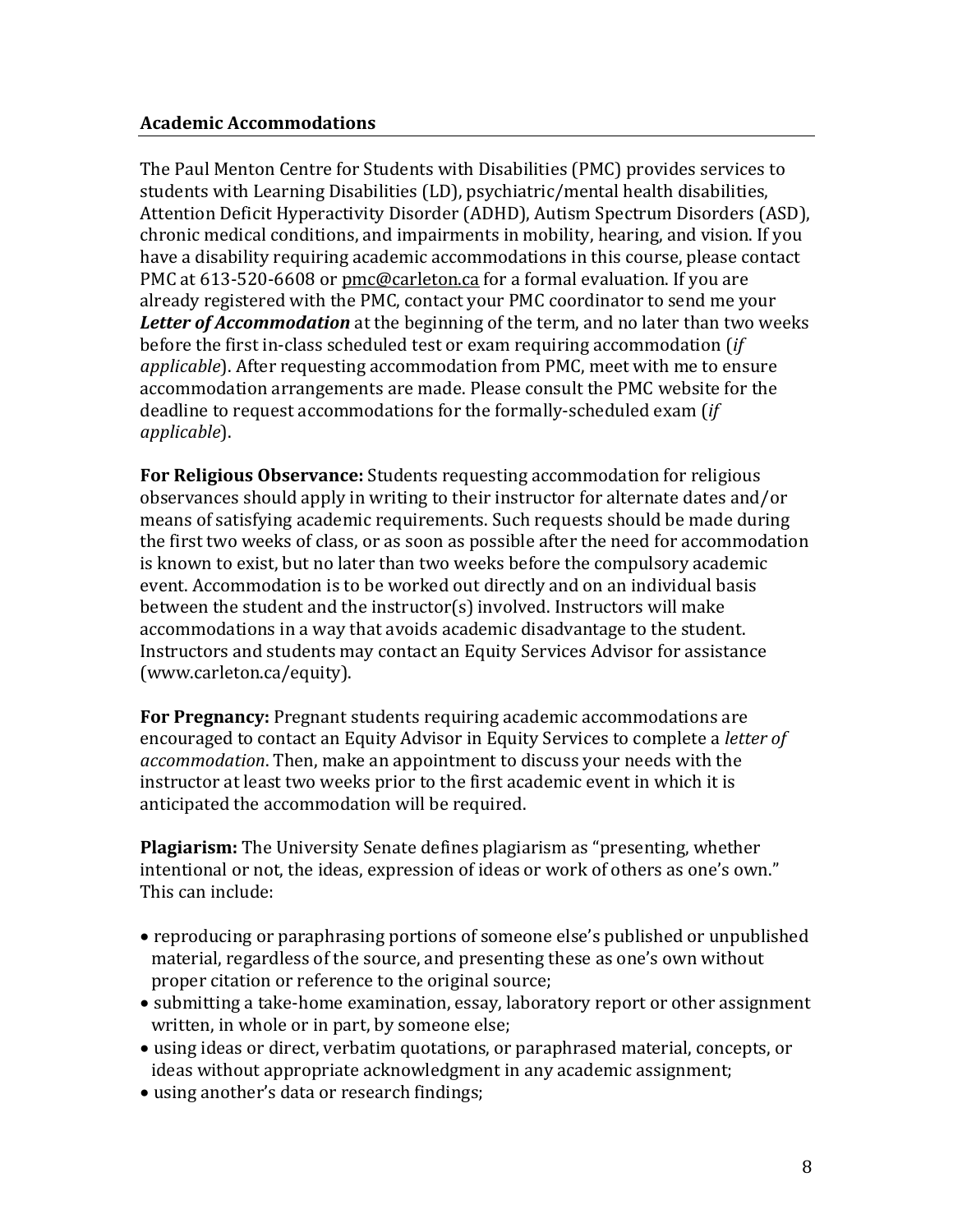- failing to acknowledge sources through the use of proper citations when using another's works and/or failing to use quotation marks;
- handing in "substantially the same piece of work for academic credit more than once without prior written permission of the course instructor in which the submission occurs.

Plagiarism is a serious offence which cannot be resolved directly with the course's instructor. The Associate Deans of the Faculty conduct a rigorous investigation, including an interview with the student, when an instructor suspects a piece of work has been plagiarized. Penalties are not trivial. They may include a mark of zero for the plagiarized work or a final grade of "F" for the course.

Student or professor materials created for this course (including presentations and posted notes, labs, case studies, assignments and exams) remain the intellectual property of the author(s). They are intended for personal use and may not be reproduced or redistributed without prior written consent of the author(s).

**Submission and Return of Term Work:** Papers must be submitted directly to the instructor according to the instructions in the course outline and will not be datestamped in the departmental office. Late assignments may be submitted to the drop box in the corridor outside B640 Loeb. Assignments will be retrieved every business day at **4 p.m.**, stamped with that day's date, and then distributed to the instructor. For essays not returned in class please attach a **stamped, self-addressed envelope** if you wish to have your assignment returned by mail. Final exams are intended solely for the purpose of evaluation and will not be returned.

**Grading:** Standing in a course is determined by the course instructor, subject to the approval of the faculty Dean. Final standing in courses will be shown by alphabetical grades. The system of grades used, with corresponding grade points is:

| Percentage | Letter grade | 12-point | Percentage | Letter grade | 12-point |
|------------|--------------|----------|------------|--------------|----------|
|            |              | scale    |            |              | scale    |
| 90-100     | A+           |          | 67-69      | C+           | O        |
| 85-89      | A            | 11       | 63-66      |              |          |
| 80-84      | A-           | 10       | 60-62      |              |          |
| 77-79      | B+           |          | 57-59      | D+           | ر        |
| 73-76      |              | 8        | 53-56      |              |          |
| 70-72      | B-           |          | 50-52      | D-           |          |

**Approval of final grades:** Standing in a course is determined by the course instructor subject to the approval of the Faculty Dean. This means that grades submitted by an instructor may be subject to revision. No grades are final until they have been approved by the Dean.